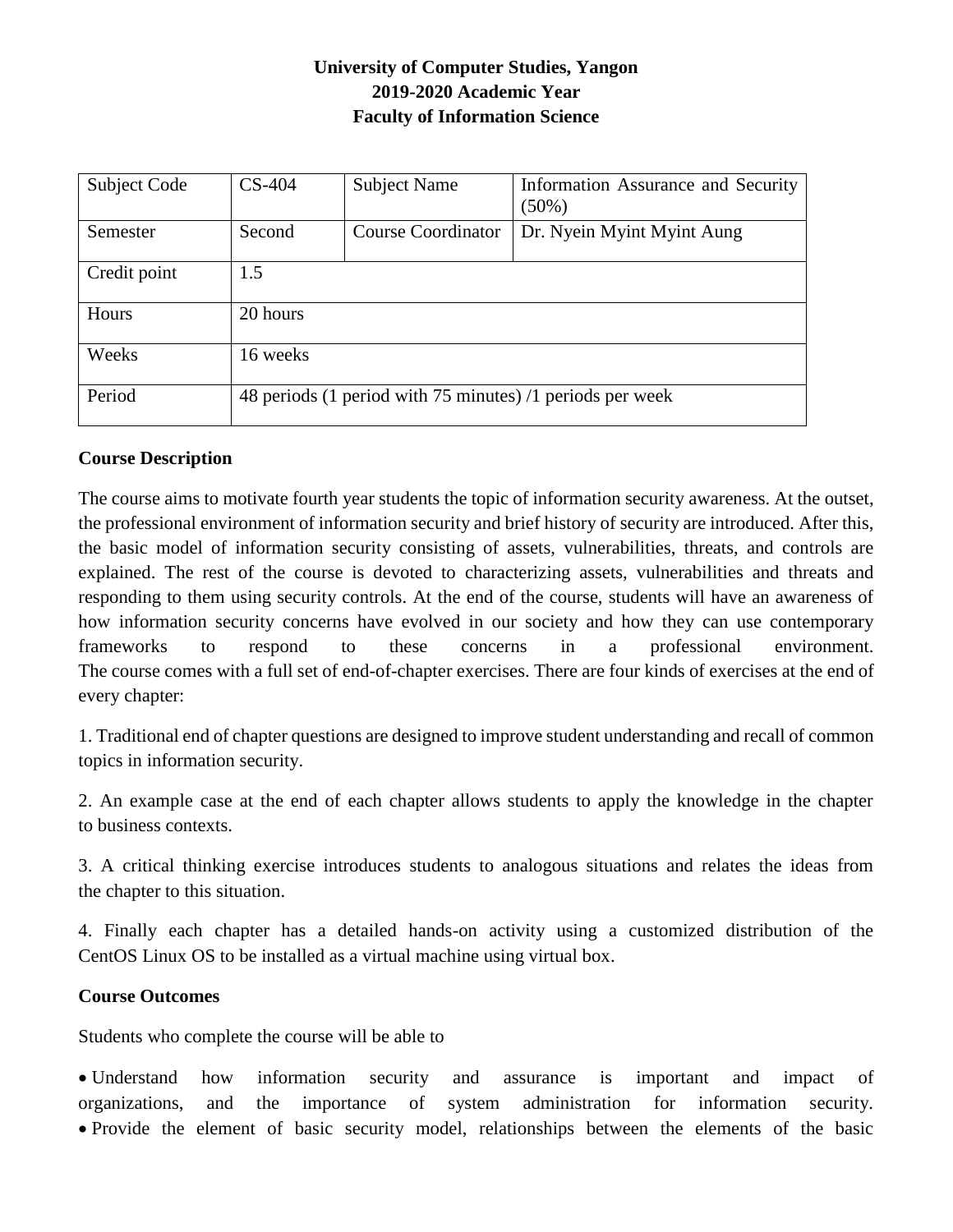information security model and common classification of information security controls. Get clear understanding of the different aspects of threats including: threat models, and vulnerabilities and their relevance to threats.

 Describe the important of assets in organizations and to examine how these assets can be identified and classified based on their alignment to the organization's mission. Be aware of asset management issues including life cycle and ownership.

### **Prerequisites by Topic**

None **Major Topic Covered in the Course**

- Introduction
- The Basic Information Security Model
- Asset Identification and Characterization
- Threats and Vulnerabilities

### **Textbook**

 INFORMATION SECURITY and IT RISK MANAGEMENT, 1st Edition, Wiley. Manish Agrawal, Alex Campoe and Eric Pierce, 2014

### **Reference Book**

 INFORMATION SECURITY: The Complete Reference, 2nd Edition, McGraw Hill, Mark Rhodes-Ousley, 2013

 Network Security : A Beginner's Guide, 3rd Edition, Eric Maiwald, ISBN:9780071785715, McGraw-Hill, 2013

#### **Learning Assessment**

Paper Exam : 30%

Tutorial Test : 10%

Assignment : 5%

Class Participation : 5%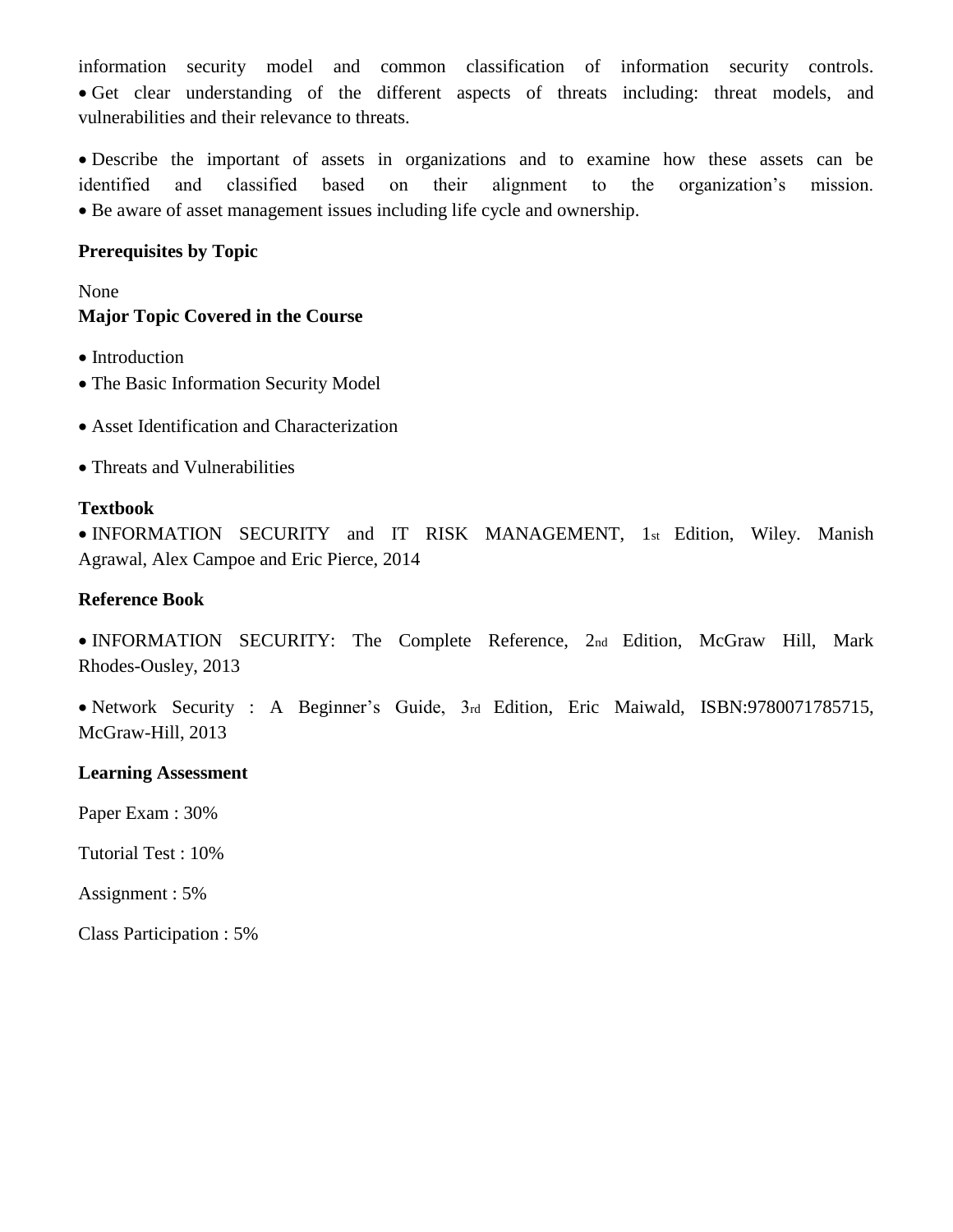#### **Course Policy**

 Individual deliverables are to be submitted individually and group work is collaborative. • All exams and assignments are to be completed by the student alone with no help from any other person.

 Students are allowed to discuss about homework and project problems with others. • Students are not allowed to copy the solutions from another colleague.

- If so, all students (with same answers) must be deducted 1% of their marks(assignment).
- If you hand in a late assignment, you must identify
	- (1) how late this assignment is and
	- (2)how many total slip days you have left.

 After you have used up your slip time, any assignment handed in late will be marked off 0.5% per day. That is, after 5 days, the mark must be zero.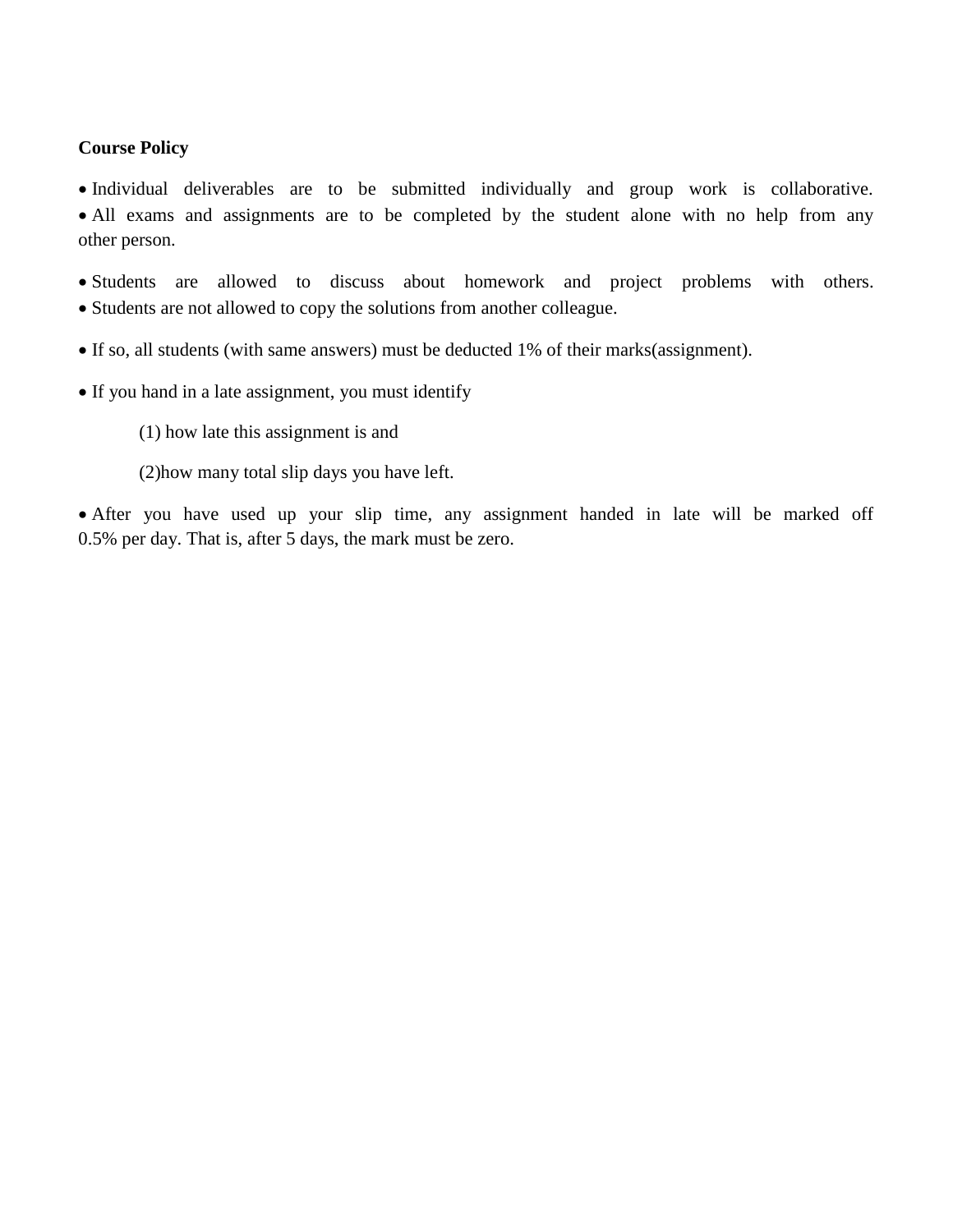## **University of Computer Studies, Yangon**

# **B.C.Sc.(Fourth Year)**

**CS-404 - Information Security and Assurance (50%)** 

**Textbook - Information Security and IT Risk Management**

# **by ManishAgrawal, Alex Campoe, Eric Pierce**

**Periods - 16 periods**

| No. | <b>Chapter</b>                                               | Page     | <b>Period</b>           | <b>Detailed</b><br>Lecture           |
|-----|--------------------------------------------------------------|----------|-------------------------|--------------------------------------|
| 1.  | <b>Chapter 1 – Introduction</b>                              | $5 - 21$ | $\overline{2}$          |                                      |
|     | <b>Brief History</b>                                         |          | $\mathbf{1}$            | <b>Explain Details</b>               |
|     | Definition of Information Security                           |          |                         |                                      |
|     | <b>Chapter Review Questions</b>                              |          |                         |                                      |
|     | Hands-On Activity                                            |          | $\mathbf{1}$            | Lab                                  |
|     | <b>Critical Thinking Exercise</b>                            |          |                         | <b>Assignment</b><br><b>Oriented</b> |
| 2.  | <b>Chapter 4 - The Basic Information Security Model</b>      | 82-103   | 5                       |                                      |
|     | Components of the Basic Information Security Model           |          | $\overline{2}$          | <b>Explain Details</b>               |
|     | Common Vulnerabilities, Threats, and Controls                |          | $\mathbf{1}$            | Definitions                          |
|     | <b>Chapter Review Questions</b>                              |          | $\mathbf{1}$            |                                      |
|     | Hands-On Activity                                            |          | $\mathbf{1}$            | Lab                                  |
|     | Example Case - ILOVEYOU virus                                |          |                         | <b>Assignment</b>                    |
|     | <b>Critical Thinking Exercise</b>                            |          |                         | <b>Oriented</b>                      |
| 3.  | <b>Chapter 5 - Asset Identification and Characterization</b> | 104-133  | $\overline{\mathbf{4}}$ |                                      |
|     | Assets Overview                                              |          | $\overline{2}$          | Definitions                          |
|     | <b>Assets Types</b>                                          |          |                         |                                      |
|     | <b>Assets Characterizations</b>                              |          |                         |                                      |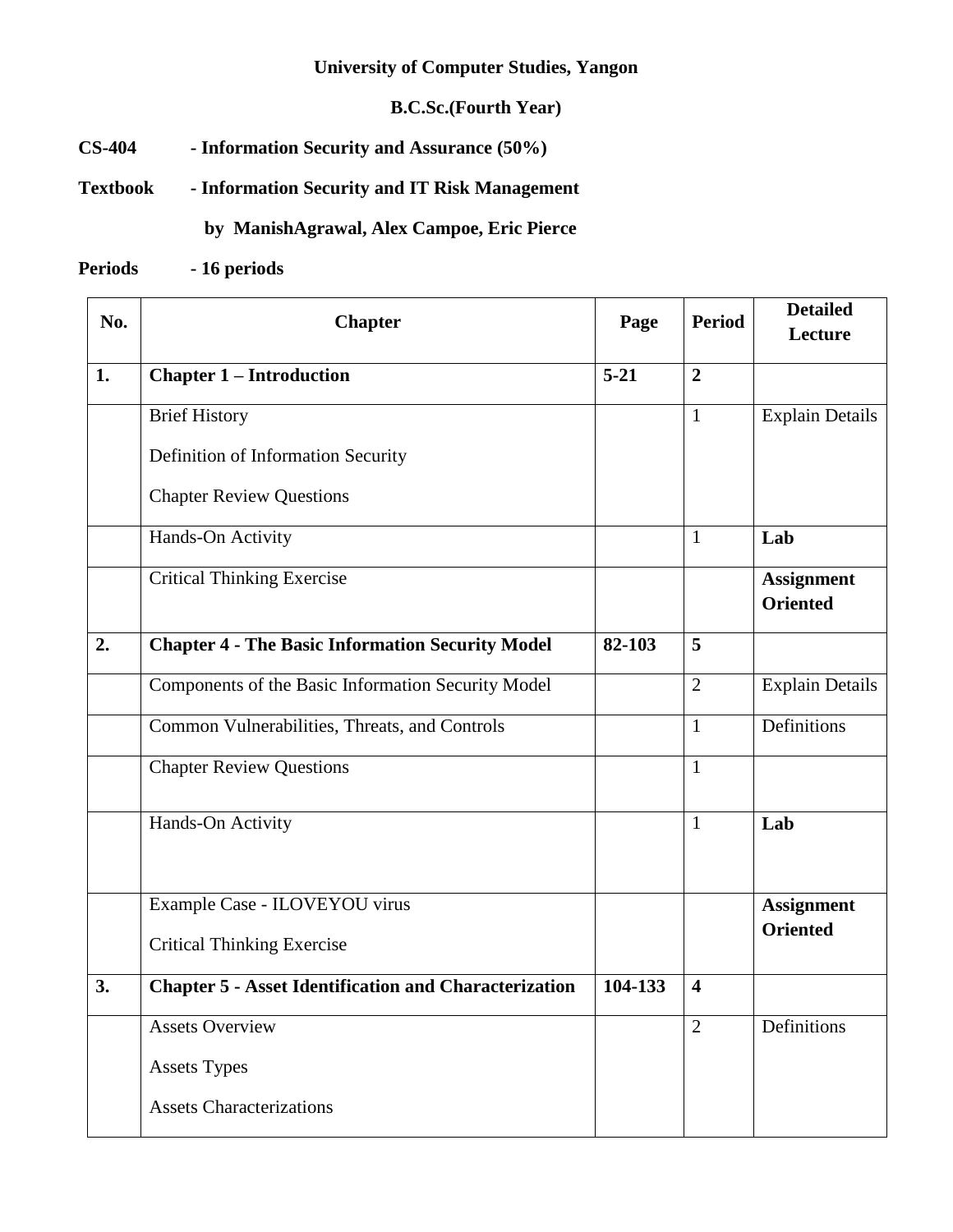|                  | IT Assets Life Cycle and Asset Identification    |         | $\mathbf{1}$   |                        |
|------------------|--------------------------------------------------|---------|----------------|------------------------|
|                  | Asset Ownership and Operational Responsibilities |         |                |                        |
|                  |                                                  |         |                |                        |
|                  |                                                  |         |                |                        |
|                  | <b>Chapter Review Questions</b>                  |         | 1              |                        |
|                  | Hands-On Activity                                |         |                |                        |
|                  |                                                  |         |                |                        |
|                  | Example Case - Stuxnet                           |         |                | <b>Assignment</b>      |
|                  | <b>Critical Thinking Exercise</b>                |         |                | <b>Oriented</b>        |
| $\overline{4}$ . | <b>Chapter 6 - Threats and Vulnerabilities</b>   | 135-174 | 5              |                        |
|                  | Introduction                                     |         | $\overline{2}$ | Definitions            |
|                  | <b>Threat Models</b>                             |         |                |                        |
|                  | <b>Thread Agent</b>                              |         |                |                        |
|                  | <b>Threat Action</b>                             |         | $\mathbf{1}$   | <b>Explain Details</b> |
|                  | Vulnerabilities                                  |         |                |                        |
|                  | <b>Chapter Review Questions</b>                  |         | $\mathbf{1}$   |                        |
|                  | Hands-On Activity                                |         | $\mathbf{1}$   | Lab                    |
|                  |                                                  |         |                |                        |
|                  | Example Case - Gozi                              |         |                | <b>Assignment</b>      |
|                  | <b>Critical Thinking Exercise</b>                |         |                | <b>Oriented</b>        |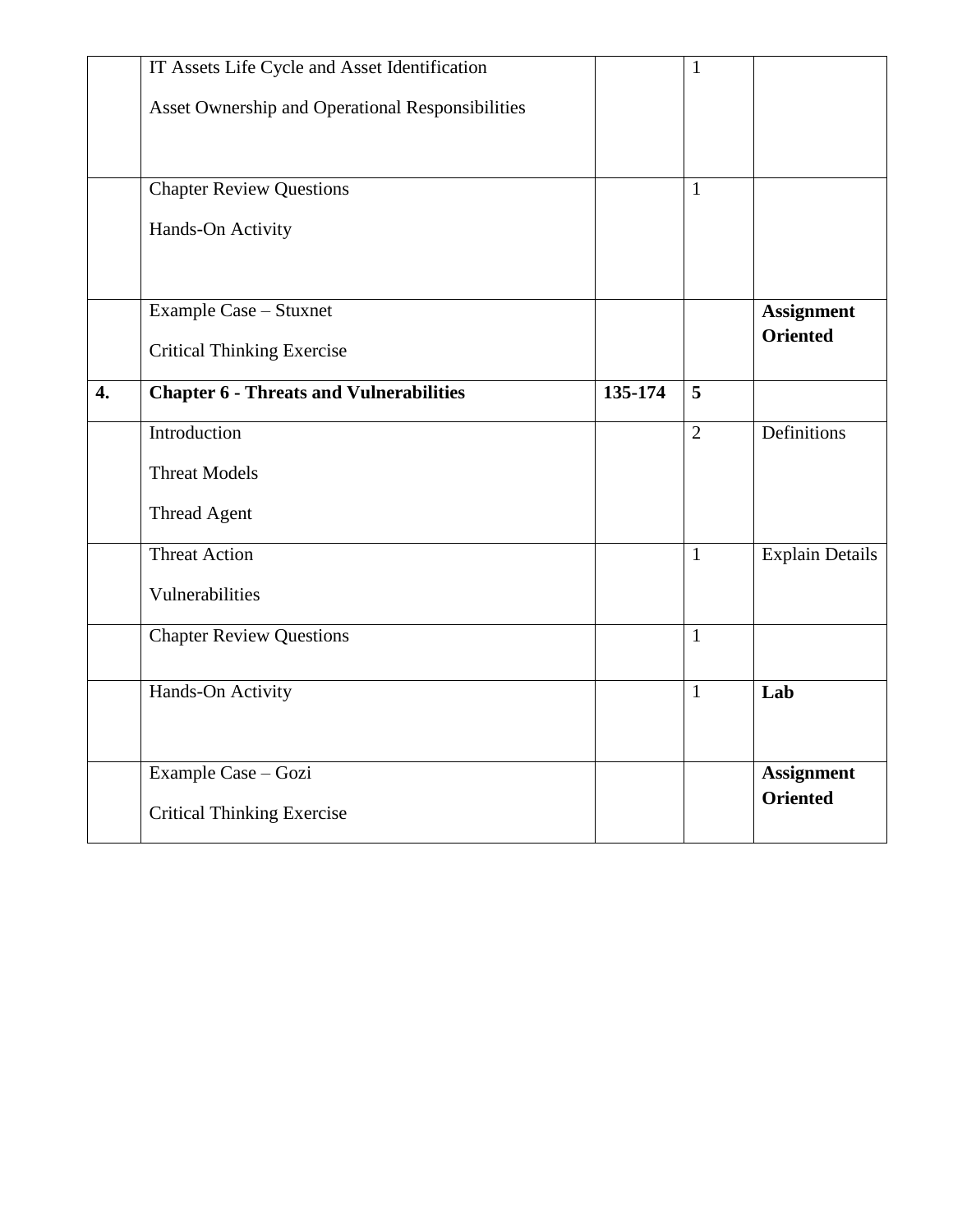# **University of Computer Studies, Yangon 2019-2020 Academic Year Faculty of Information Science**

| <b>Subject Code</b> | $CS-404$                                                  | <b>Subject Name</b>       | Management<br>$(50\%)$ | Information | System |
|---------------------|-----------------------------------------------------------|---------------------------|------------------------|-------------|--------|
| Semester            | Second                                                    | <b>Course Coordinator</b> | Daw Khaing             |             |        |
| Credit point        | 1.5                                                       |                           |                        |             |        |
| Hours               | 20 hours                                                  |                           |                        |             |        |
| Weeks               | 16 weeks                                                  |                           |                        |             |        |
| Period              | 48 periods (1 period with 75 minutes) /1 periods per week |                           |                        |             |        |

#### **Course Description**

The main purpose of this course is to describe the importance role of management information system in business today and present the process stage how to organize to become the management information system. This course also provides the ethics and discipline concerning with the information system.

#### **Course Objective**

- To understand the role of information system in business today
- To understand the different kind of approaches to information system
- To understand how information system impact organizations and business firms
- To understand the ethical and social issues related to information systems.

#### **Learning Outcomes**

The students who complete the course will be able to

 Get knowledge how are information systems transforming business and their relationship to globalization

- Demonstrate the feature of organization and the impact of information system on organization
- Identify the opportunities for strategic information system on organization
- Explain the relation of ethical, social and political issues and information system

#### **Prerequisite for the Course**

None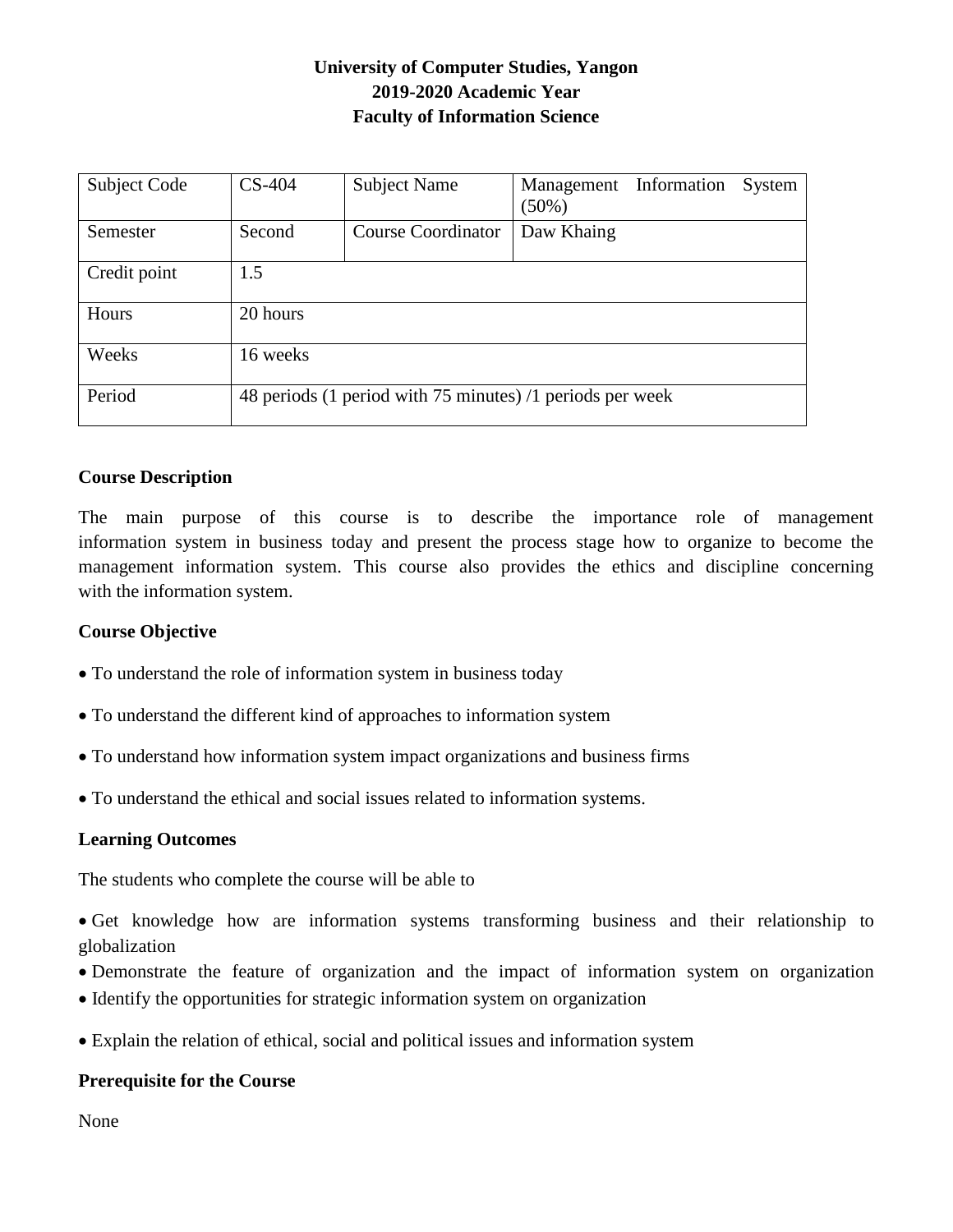## **Major Topic covered in the course**

- Information Systems in Global Business Today
- Information Systems, Organizations and Strategy
- Ethical and Social Issues in Information System

## **Textbook**

Kenneth C.Laudon, Jane P.Laudon "Management Information System", 12th Edition

## **Learning Assessment**

| Quiz          | 10% |
|---------------|-----|
| Assignment    | 10% |
| Class         | 5%  |
| Participation | 5%  |

## **Course Policies**

 Students will need to prepare for the class sessions ahead of time by reading the materials provided, and working on questions and problems that are to be discussed in class – either individually or as part of a team.

 Class sessions will be interactive, though guided by the instructor with the help of a number of questions, as well as small cases and problems.

Individual deliverables are to be submitted individually and group work is collaborative.

Make-up exams, tutorial and assignments are not available.